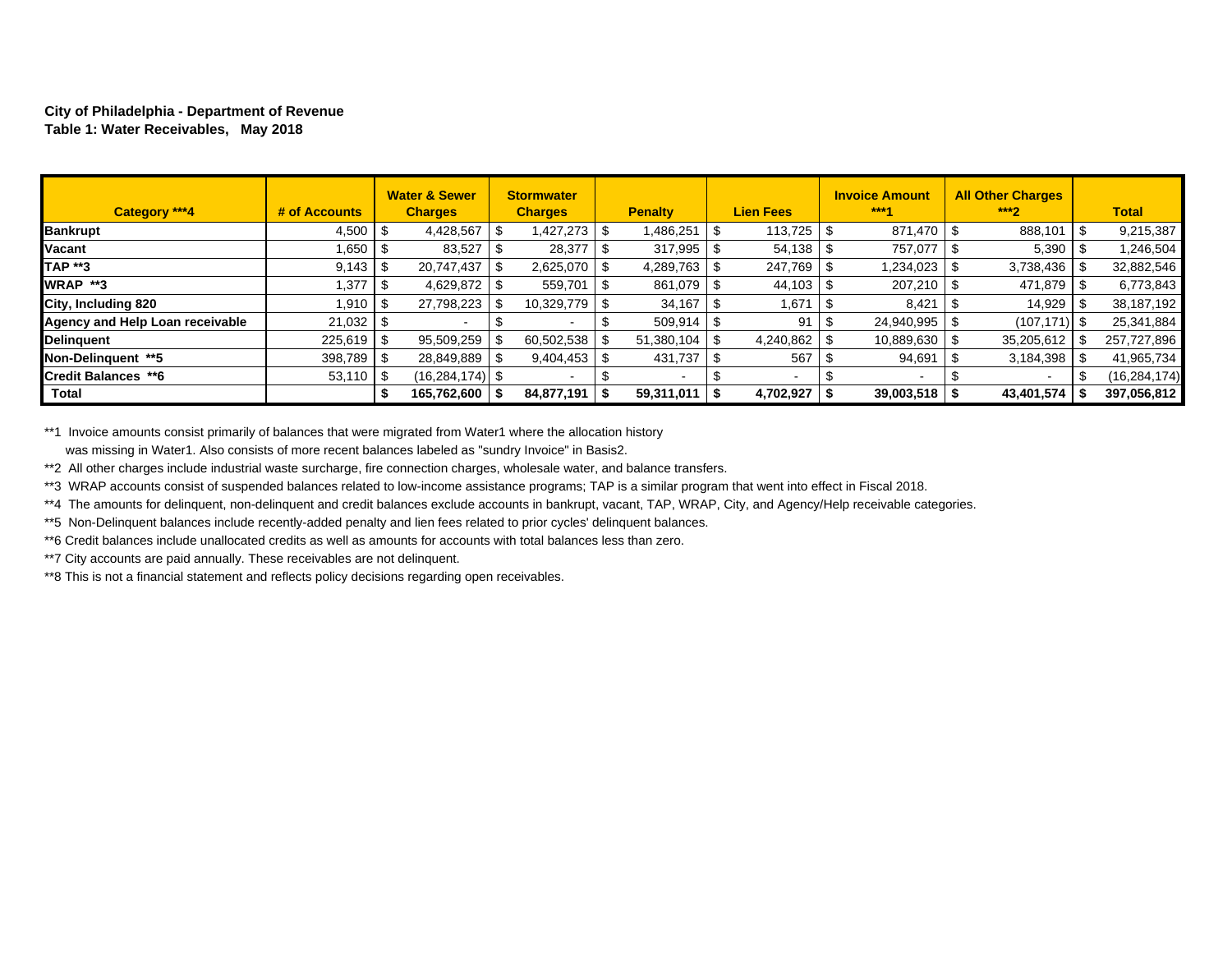## **City of Philadelphia - Department of Revenue Table 2: Comparison of Water Receivables, May 2018 and Apr 2018**

| <b>Category</b>                 | <b>May 2018</b> |                | <b>Apr 2018</b> |                |    | <b>1 Month Difference</b> |  |  |
|---------------------------------|-----------------|----------------|-----------------|----------------|----|---------------------------|--|--|
| <b>Bankrupt</b>                 | \$              | 9,215,387      | \$              | 9,151,121      | \$ | 64,267                    |  |  |
| <b>Vacant</b>                   | \$              | 1,246,504      | \$              | 1,261,263      | \$ | (14, 758)                 |  |  |
| TAP **3                         | \$              | 32,882,546     | \$              | 27,343,278     | \$ | 5,539,268                 |  |  |
| <b>WRAP</b><br>**1              | \$              | 6,773,843      | \$              | 8,482,037      | \$ | (1,708,194)               |  |  |
| City, Including 820             | \$              | 38,187,192     | \$              | 35,426,112     | \$ | 2,761,080                 |  |  |
| <b>Agency and Help Loan red</b> | \$              | 25,341,884     | \$              | 25,310,559     | \$ | 31,325                    |  |  |
| Delinquent **2                  | \$              | 257,727,896    | \$              | 260,799,285    | \$ | (3,071,389)               |  |  |
| Non-Delinquent **2              | \$              | 41,965,734     | \$              | 42,901,492     | \$ | (935, 757)                |  |  |
| <b>Credit Balances **2</b>      | \$              | (16, 284, 174) | \$              | (15, 925, 230) | \$ | (358, 944)                |  |  |
| Total                           | S               | 397,056,812    | S               | 394,749,915    | \$ | 2,306,896                 |  |  |

Note:

\*\*1 WRAP accounts consist of suspended balances related to low-income assistance programs.

\*\*2 These amounts exclude accounts in bankrupt, vacant, TAP, WRAP, City, and Agency/Help Loan categories.

\*\*3 TAP is a new low-income assistance program that went into effect in Fiscal 2018.

| <b>Category</b>            |    | <b>May 2018</b> |    | <b>May 2017</b> | <b>1 Year Difference</b> |                |  |
|----------------------------|----|-----------------|----|-----------------|--------------------------|----------------|--|
| <b>Bankrupt</b>            | \$ | 9,215,387       | \$ | 9,631,685       | \$                       | (416, 298)     |  |
| <b>Vacant</b>              | \$ | 1,246,504       | \$ | 1,684,522       | \$                       | (438, 018)     |  |
| <b>TAP **3</b>             | \$ | 32,882,546      | \$ |                 | \$                       | 32,882,546     |  |
| <b>WRAP</b><br>**1         | \$ | 6,773,843       | \$ | 32,885,536      | \$                       | (26, 111, 693) |  |
| City, Including 820        | \$ | 38,187,192      | \$ | 38,023,879      | \$                       | 163,312        |  |
| Agency and Help Loan red   | \$ | 25,341,884      | \$ | 25,920,713      | \$                       | (578, 829)     |  |
| Delinquent **2             | \$ | 257,727,896     | \$ | 262,153,691     | \$                       | (4,425,796)    |  |
| Non-Delinquent **2         | \$ | 41,965,734      | \$ | 41,031,001      | \$                       | 934,733        |  |
| <b>Credit Balances **2</b> | \$ | (16, 284, 174)  | \$ | (14, 577, 996)  | \$                       | (1,706,178)    |  |
| Total                      | S  | 397,056,812     | S  | 396,753,032     | \$                       | 303,780        |  |

# **Table 3: Comparison of Water Receivables, May 2018 and May 2017**

Note:

\*\*1 WRAP accounts consist of suspended balances related to low-income assistance programs.

\*\*2 These amounts exclude accounts in bankrupt, vacant, TAP, WRAP, City, and Agency/Help Loan categories.

\*\*3 TAP is a new low-income assistance program that went into effect in Fiscal 2018.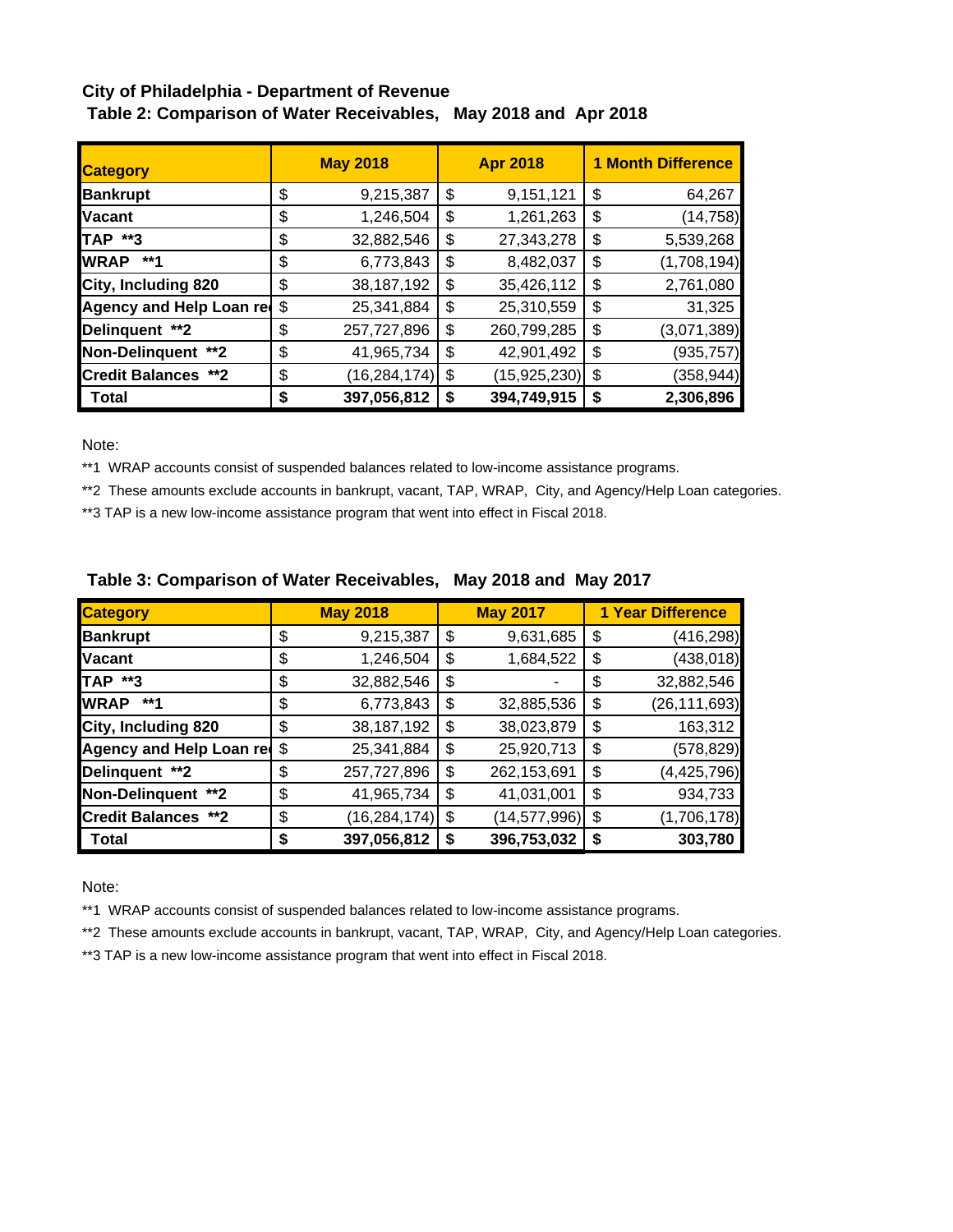### **City of Philadelphia - Department of Revenue Table 4: Aging of Delinquent Accounts, May 2018**

| <b>Category of each delinguent bill **3</b> | <b># of Accounts</b> | <b>Water &amp; Sewer</b><br><b>Charges</b> | <b>Stormwater</b><br><b>Charges</b> | <b>Penalty</b>    | <b>Lien Fees</b> | <b>Invoice Amount</b><br>$***1$ | <b>All Other</b><br>Charges **2 | <b>Total</b> |
|---------------------------------------------|----------------------|--------------------------------------------|-------------------------------------|-------------------|------------------|---------------------------------|---------------------------------|--------------|
| 3 months or less                            | 201.464              | 15,591,230                                 | 6,528,903                           | 4,172,263         | 426.937          | 132,374                         | 2,214,138                       | 29.065.845   |
| 4 to 6 months                               | 87.755               | 7,864,697                                  | 4,129,843                           | 2,463,066         |                  | 107,456                         | 2,400,645                       | 16,965,635   |
| 7 to 12 months                              |                      |                                            | $6,761,119$ \ \$                    | $4,265,172$ \$    | 251,920          | 219,840                         | 3,872,439                       | 25,895,834   |
| More than 1 year - less than 2 years        | 66,214               | 14, 131, 267                               | 10,391,232                          | 7,565,380 \$      | 627,635          | 500,134                         | 6,988,291                       | 40,203,939   |
| More than 2 years - less than 5 years       | 61,130               | $24,340,335$ \$                            | $22,433,375$ \\$                    | 18,476,494 \$     | 964,740 \$       | 1,074,267                       | 9,261,414                       | 76,550,647   |
| More than 5 years                           | $45,198$ \$          | 23,056,327                                 | 10,258,066   \$                     | 14,437,729 \$     | 969,630 S        | 8,855,559                       | 10,468,685                      | 69,045,996   |
| Total                                       |                      | $95,509,259$ $\frac{8}{3}$                 | 60,502,538                          | $51,380,104$   \$ | 4,240,862        | 10,889,630                      | 35,205,612                      | 257,727,896  |

Note: All aging categories exclude bankruptcies, vacant properties, TAP, WRAP accounts, City accounts, and Agency/Help Loan receivables.

\*\*1 Invoice amounts consist primarily of balances that were migrated from Water1 where the allocation history was missing in Water1. Also consists of more recent balances labeled as "sundry Invoice" in Basis2.

\*\*2 All other charges include industrial waste surcharge, fire connection charges, wholesale water, and balance transfers.

\*\*3 Delinquent amounts are assigned to the aging category on a bill-by-bill basis according to the age of each bill; one customer can have delinquent amounts in multiple categories.